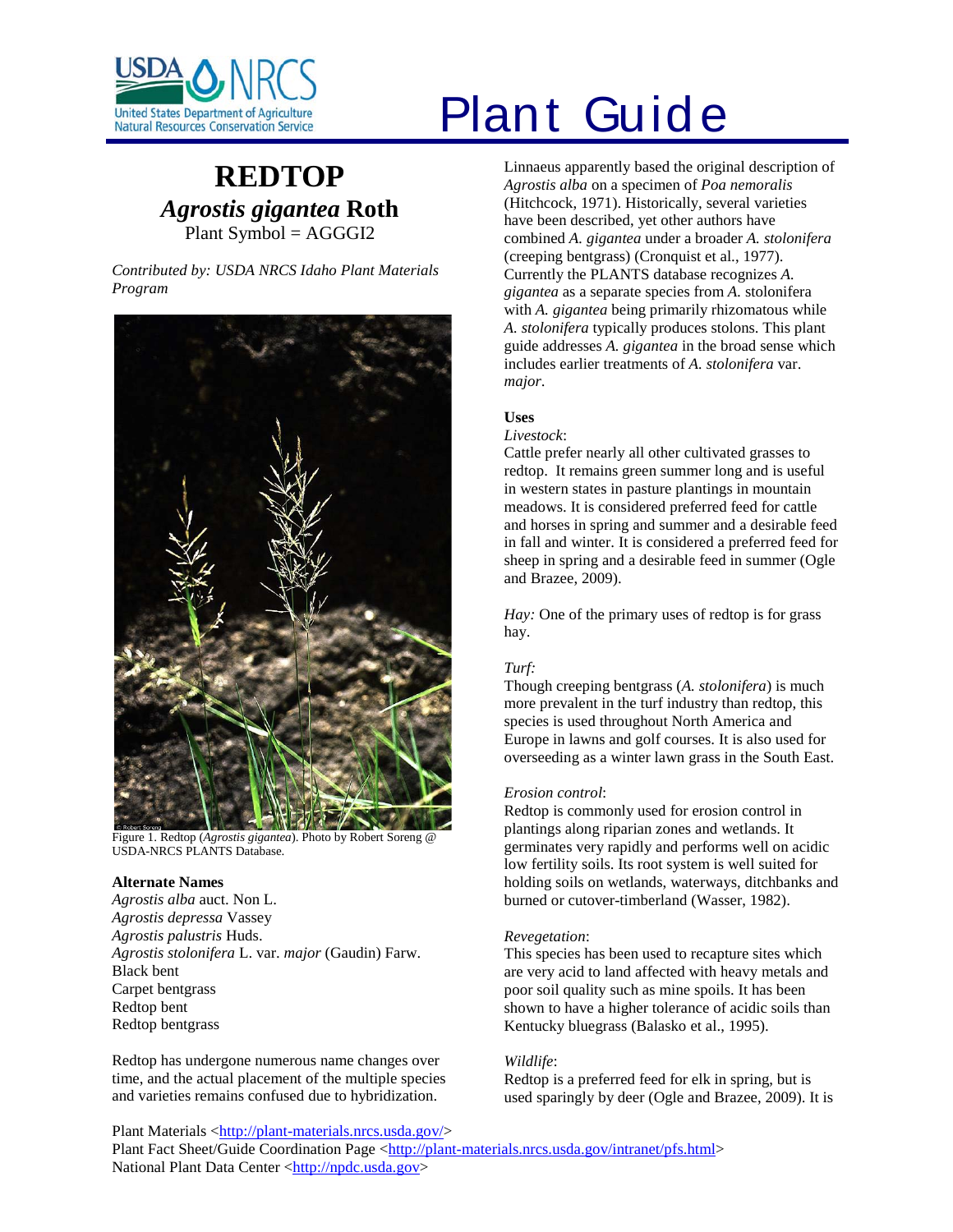commonly used as cover by numerous species of birds and small mammals. Ducks and geese use redtop for nesting cover, and it is grazed by geese.

#### **Status**

Consult the PLANTS Web site and your State Department of Natural Resources for this plant's current status (e.g., threatened or endangered species, state noxious status, and wetland indicator values).

#### **Weediness**

Redtop has been described as weedy or invasive in some states and European countries. It may become weedy or invasive in some regions or habitats and may displace desirable vegetation if not properly managed. Consult your local NRCS Field Office, Cooperative Extension Service office, state natural resource, or state agriculture department regarding its status and use. Weed information is available from the PLANTS Web site at plants.usda.gov. Consult related web sites on the Plant Profile for this species for additional information.

#### **Description**



Figure 2. Line drawing of redtop. Hitchcock, A.S. (rev. A. Chase). 1950. Manual of the grasses of the United States. USDA Miscellaneous Publication No. 200. Washington, DC.

*General*: *General*: Grass family (Poaceae). Redtop is a cool season (C-3), sod-forming, perennial grass native to Europe (Wasser, 1982). The plant produces culms up to 4 feet in height which can be erect, decumbent or semi-prostrate in form. The leaf blades are flat, folded or curled, approximately 1/8 to 3/8 inches wide with a prominent ligule at the junction of the leaf blade and sheath. The inflorescence is an open panicle with ascending branches. The spikelets are small with the lemma reaching 0.08 inches long (Cronquist et al., 1977). The name redtop is derived from the reddish coloring of the panicle. The scaly, creeping rhizomes make a coarse, but fairly dense turf. The roots of redtop can reach 4 ft deep under favorable conditions (Troughton, 1957). There are approximately 4.85 million seeds/lb (USDA NRCS, 2010).

#### *Distribution*:

Redtop is native to Eurasia and North Africa and was introduced to North America in the  $18<sup>th</sup>$  century as a lawn, meadow and pasture grass (Monsen et al., 2004). It has since become naturalized and widely distributed throughout the U.S. and Canada. It grows better in the moist mountain areas of the West and humid areas of the Northeast than in the warmer climates of the southern states. For current distribution, consult the Plant Profile page for this species on the PLANTS Web site.

#### *Habitat*:

Redtop has been cultivated and planted extensively throughout North America and has been widely naturalized in numerous habitats. It occurs in areas with shallow water, wet meadows and stream banks from sea level to 8,000 ft (Monsen et al., 2004). Redtop can be found growing in pure stands or with other wetland/wet meadow species such as sedges, rushes, and other grasses. It is also common in riparian areas growing in association with cottonwood, alder and willow species.

#### **Adaptation**

This species is broadly adapted to a wide range of soil and weather conditions. It thrives in cool moist habitats and is best adapted to the northern states but has been successfully established throughout North America, especially with management and irrigation. Redtop is best adapted to mesic to semi-hydric soils, and is well suited to areas receiving 18 to 40+ inches mean annual precipitation. The plants are tolerant of poorly drained and sub irrigated sites and sites that are frequently flooded.

This species performs best on clay loam to loamy soils, but under irrigation will perform on nearly any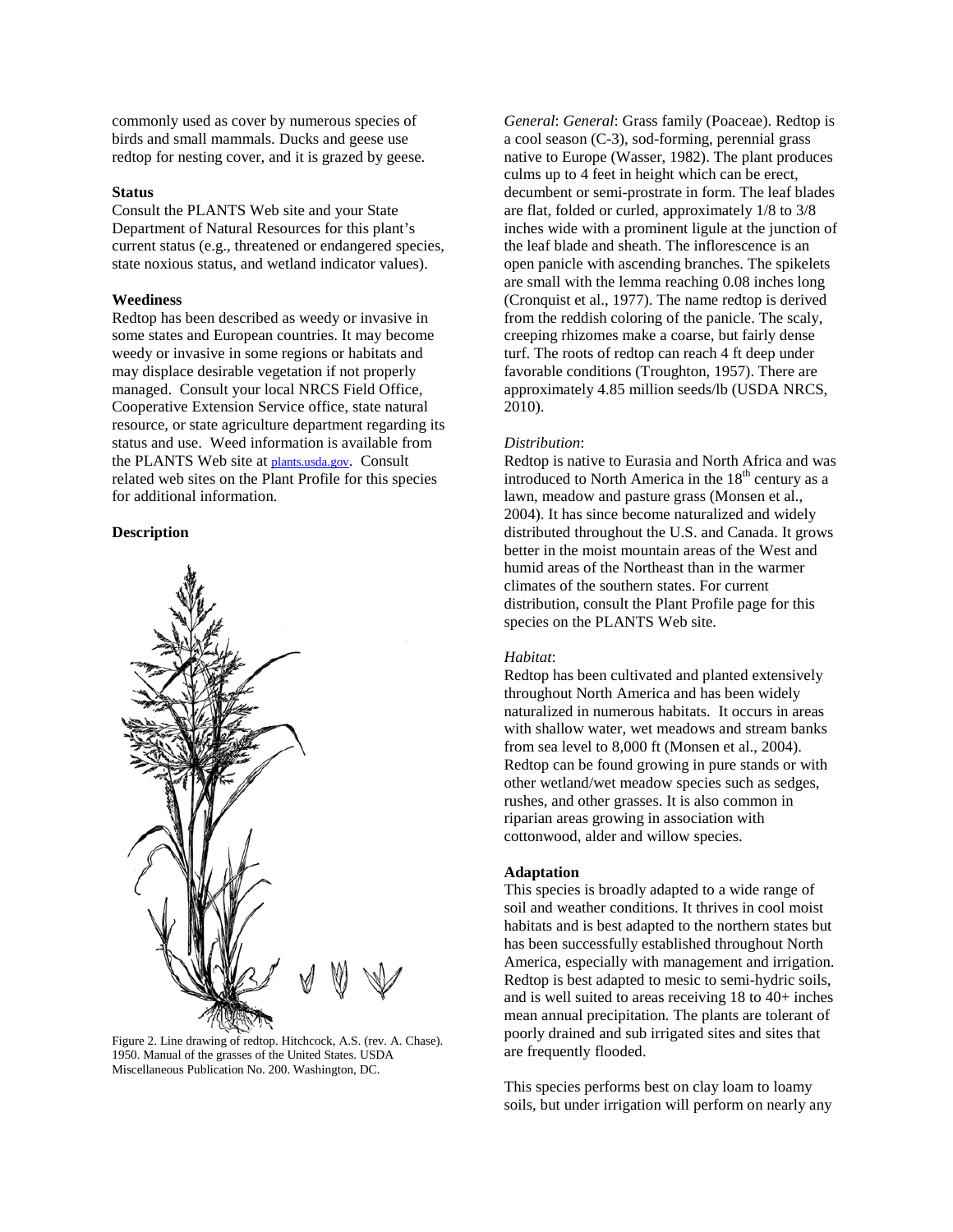soil type with the exception of limestone based soils. Redtop is adapted to soils with a pH of 4.5 to 8.0. It has a low tolerance to salinity.

Redtop displays good grazing resistance due to its rhizomes, its low palatability and semi-prostrate growth form. Stands of redtop often increases in pasture mixes and will decrease under light to nongrazed situations.

#### **Establishment**

Redtop can be established by seed, sprigs, or sod. For seeding, plant at a depth of 0-1/4 inch into a smooth, firm, well-drained, weed free seed bed. For turf plantings, seed at a rate of approximately 1 lb/1000 ft². For pasture and range plantings a rate of 0.5 lbs/ac is recommended (Ogle et al., 2009). Broadcast and lightly harrow to cover seed. Compaction of soil over seed may cause crusting which is impenetrable by seedlings. Use of an inert carrier or dilutent when drill seeding can improve seed flow and metering small seed such as redtop.

The soil surface should be kept moist during establishment. Early fall seeding is recommended which allows a minimum of 45 growing days prior to frost for good establishment if irrigation is available. If irrigation is not available, an early spring seeding is recommended. Do not apply nitrogen until the second growing season.

Seedlings have low vigor and seeding often results in poor stands; however, once established, stands of redtop will readily spread and persist for many years (Monsen et al., 2004).

Redtop is seldom seeded alone. Better forage and high quality hay is produced if redtop is mixed with species such as timothy, creeping foxtail and/or clover species. Redtop grows rapidly after seeding and excessive seeding rates are not recommended, particularly in mixtures.

# **Management**

Stands of redtop should not be grazed until the plants are at least 8 inches tall. Pasture mixes will need to be grazed closely in a rotation to keep plants producing palatable regrowth on wet and subirrigated sites. Redtop should not be grazed closer than three inches (USDA NRCS, 1995).

Cut hay in early flowering stage for best quality. Forage contains 8 to 9 percent protein when cut at full bloom and 12 to 14 percent when cut before bloom. (USDA-NRCS, 1995).

Stands respond well to applications of fertilizer and lime. Low fertility critical areas should be fertilized prior to seeding.

#### **Pests and Potential Problems**

Redtop is known to develop ergot which can lead to livestock poisoning (Ontario, 2010). This species can also develop leaf rusts, spotting and snow mold, but these have generally not been a problem (Wasser, 1982).

# **Environmental Concerns**

Redtop is an introduced species which can displace native vegetation under ideal conditions. It should not be planted in sites where revegetation of native species is desired. It hybridizes with other *Agrostis* species, so numerous non-typical plants can be found in most populations.

### **Seeds and Plant Production**

Seed production fields should be soil tested before planting to determine soil nutrient levels and fertilizer needs.

Stands should be combined or swathed when plants are in the hard dough stage. Seed shatters readily, so delaying harvest can significantly reduce yields. Seed should be cleaned with air screens or clippers with a 28x28 upper screen and 50x50 lower screen (Wasser, 1982).

Seed production fields yield approximately 75 lbs/ac with 90 percent purity and 90 percent germination (Monsen et al., 2004).

There are approximately 4,850,000 seeds per pound.

# **Cultivars, Improved, and Selected Materials (and area of origin)**

There are several released materials of the stoloniferous creeping bentgrass, which are used readily as lawn and golf course varieties. There is currently only one known released variety of redtop.

**'Streaker'** redtop was released in 1982 by Jacklin Seed Company and Lofts Seed. It was chosen from among 21 lots of seed which were evaluated for uniformity, vigor, seed yield and mechanical purity and cleanliness. It's intended use is for overseeding of dormant warm season grasses; low maintenance turf, reclamation and pasture (Alderson and Sharp, 1994).

#### **References**